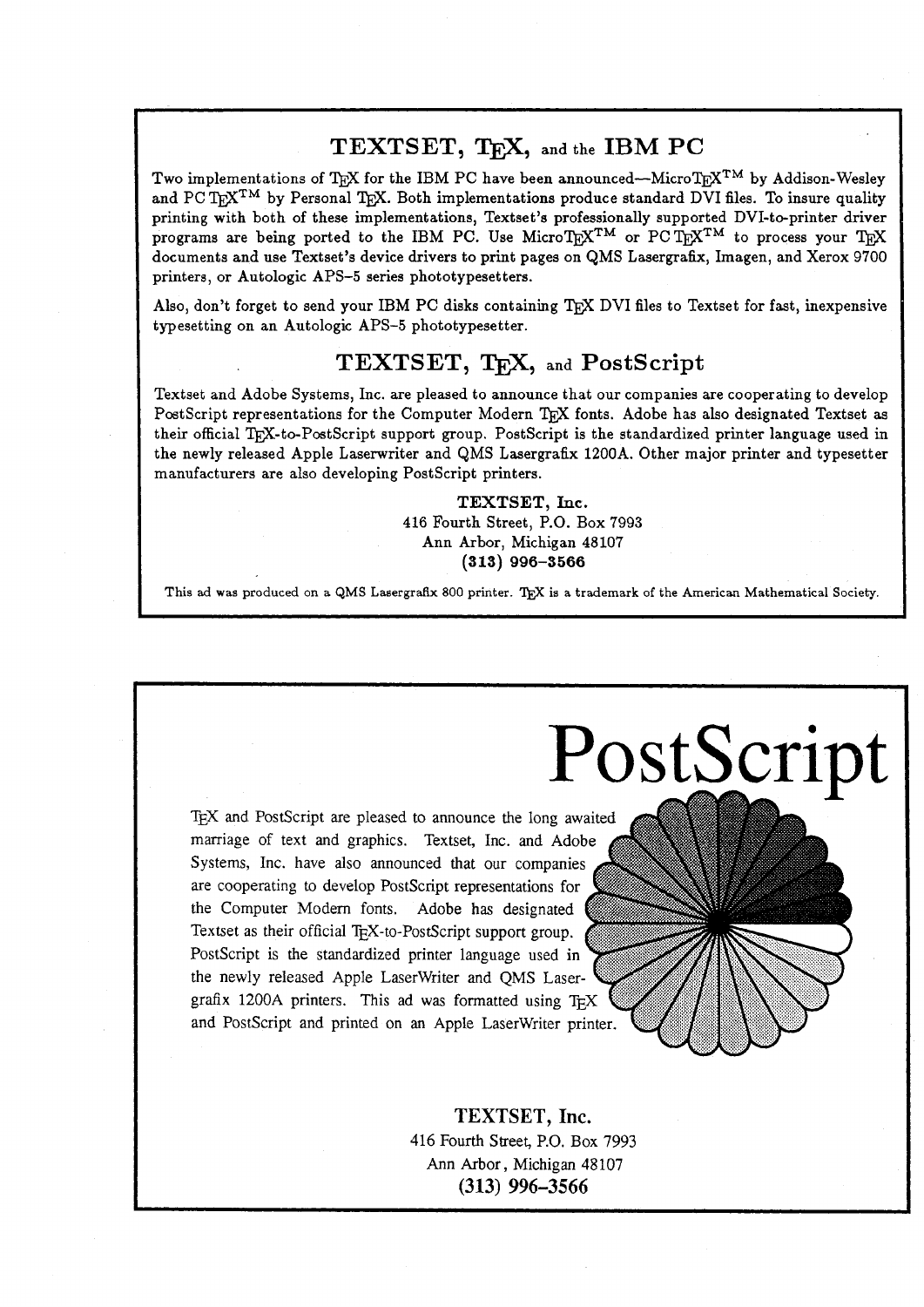### **Addison-** Wesley is Proud to Present.. .

## MicroTFXTM

MicroTFX is a full microcomputer implementation of Donald Knuth's technical text processing system, TFX, developed for the IBM PC/XT by David Fuchs. MicroTFX contains the power of TFX implementations on larger machines. Both input and output files from MicroTFX are fully compatible with all implementations of T<sub>F</sub>X82. The MicroT<sub>F</sub>X package also includes a driver for local output on a dot matrix printer.



MicroTFX System Requirements:

\* **IBM** PClXT or **IBM** PC with a hard **disk** \* **512K** Memory

MicroTFX supports these printers:

- \* Epson RX-, FX-, MX-, 80 and 100 Printers
- \* IBM Dot Matrix and Graphics Printers

MicroT $FX$  is available to you now in our preliminary version for only \$495.00 for the complete package.

Use the form below to order now! The preliminary version of MicroTFX may be updated to the published version at a nominal cost.

**A** leading international publisher of quality scientific **bouku** and software, including *The T'book,* Addison-Wesley will shortly announce another important publication,  $\cancel{BTFX: A}$  *Document Preparation System, by* Leslie Lamport. In addition, TEX source code listings are now available from Addison-Wesley in TEX: The **Program.** 

TFX is a trademark of the American Mathematical Society, MicroTEX is a trademark of Addison-Wesley Publishing Company, Inc., IBM is a registered trademark of International Business Machines, Inc., and Epson is a registered trademark of Epron, Inc.

|                                                                               | Order Form                                                                                                | 35178 |
|-------------------------------------------------------------------------------|-----------------------------------------------------------------------------------------------------------|-------|
| $\Box$ Yes, please send me ____ copy(ies) of MicroTEX at \$495.00 each.       |                                                                                                           |       |
| $\Box$ My check is enclosed                                                   |                                                                                                           |       |
| $\Box$ Visa $\Box$ MasterCard (Interbank# $\Box$ )                            | <b>HAmerican Express</b>                                                                                  |       |
|                                                                               | Card No. 2008. 2009. Exp. Date                                                                            |       |
| Signature                                                                     |                                                                                                           |       |
|                                                                               | □ Please bill my company. (Your company order form and P.O. number must accompany your order. Thank you.) |       |
|                                                                               |                                                                                                           |       |
|                                                                               |                                                                                                           |       |
|                                                                               | Street                                                                                                    |       |
|                                                                               |                                                                                                           |       |
| I I am interested in MicroTEX, but would like more information.               |                                                                                                           |       |
|                                                                               |                                                                                                           |       |
| Please keep me informed about all MicroTEX developments and related products. |                                                                                                           |       |
| Send your order to:                                                           |                                                                                                           |       |
|                                                                               | M. M.                                                                                                     |       |
|                                                                               | Addison-Wesley Publishing Company                                                                         |       |
|                                                                               | Educational and Professional Technologies Division                                                        |       |
|                                                                               | Reading, MA. 01867                                                                                        |       |
|                                                                               |                                                                                                           |       |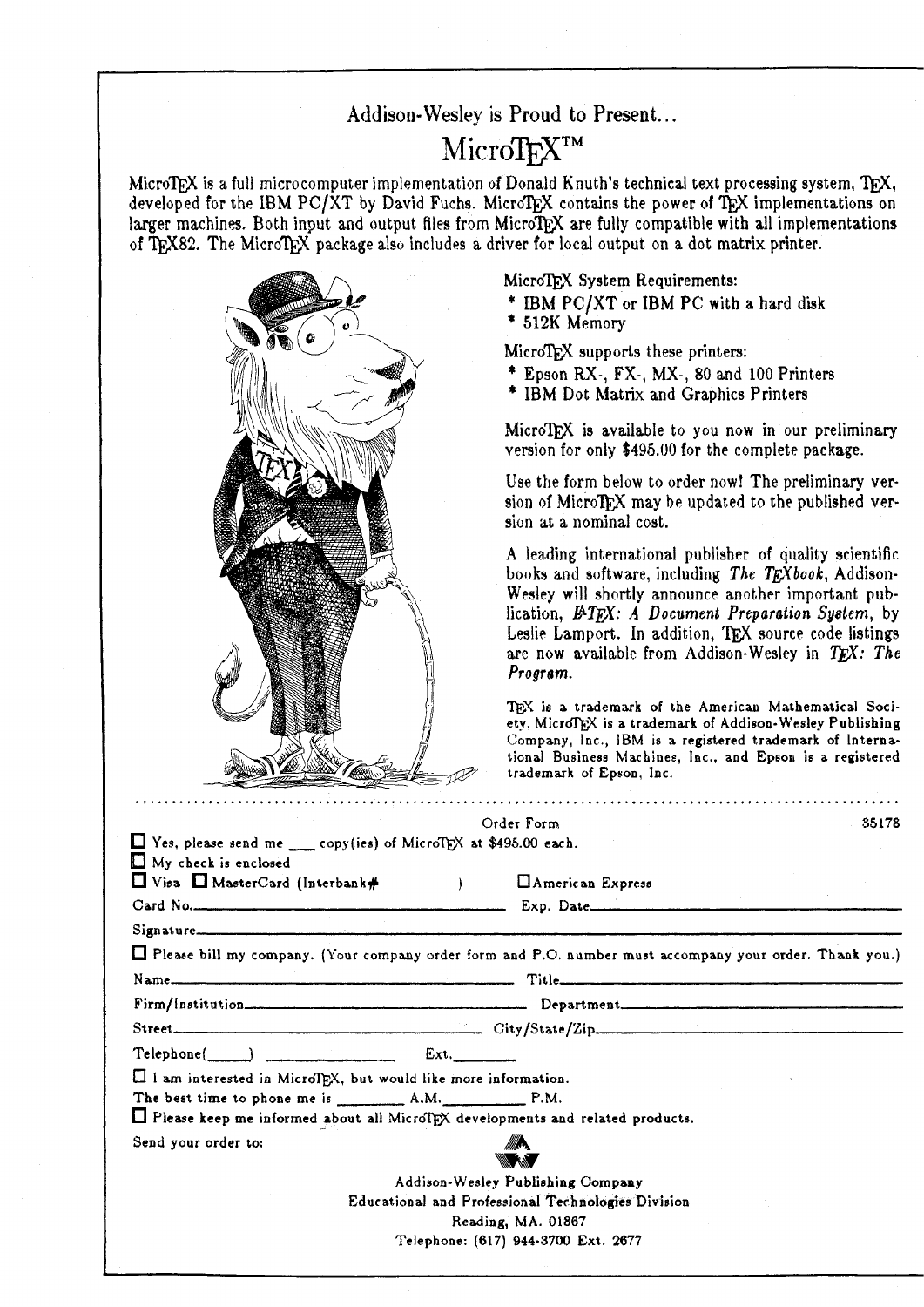Videotapes of lectures from short courses and some lectures presented at TEK Users Group meetings are available for purchase in all video formats; for lease, only the **314''** U-Matic format is available.

For additional information, contact Ray Goucher, TEX Users Group, P. 0. Box 9506, Providence, RI 02940-9506, U. S. A., (401) 272-9500, ext. 232.

#### **TEX Users Group Meeting, Stanford University, August 15-17, 1984**

The following sessions were videotaped and are available for lease (\$25 each hour or fraction thereof) or purchase (\$50 each hour or fraction thereof):

Don Knuth: Update on TFX82 and general Q & A (1:30); Jacques Désarménien: Running  $TrX$  in a French enviroment (fonts, hyphenation, typography) (1:00); Don Knuth et al.: Macro writing (3:OO) and What's new in Metafont and typography  $(1:30)$ ; Leslie Lamport: Improvements in LAT<sub>EX</sub> macros  $(0:30)$ ; David Fuchs, John Gourlay and Peter Sih: Output devices and drivers (i:OO); Leslie Lamport and Richard Southall: Interfacing conventional design practice with TFX and Metafont: discussion (1:30); Georgia Tobin: Font design using Metafont & discussion (1:OO); and Site Coordinators' progress reports - DG MV 8000, Prime 750, HP 3000, IBM Group, UNIX, and VAX (VMS) (1:30).

#### **Book Design Utilizing TFX - Richard Southall and Leslie Lamport**

At the August 1984 TUG meeting a short course: "First Principles of Typographic Design for Document Production", consisting of approximately 11 hours of lectures, was presented. The course establishes some basic principles for the typographic design of simple text. The application of these principles to the design of documents, and the implementation of the resulting designs with TFX, was discussed. Topics include: typographic structures in text; IATFX structures; graphic conventions in text; the document designer's tools; making text readable; designing headings; implementing text and heading designs; designing pages; implementing page layouts; list design and other issues. The lease/purchase prices are listed below.

#### **Introduction to the Internal Workings of TrX82 – Donald Knuth**

At the July 1982 TUG meeting a short course of 12 one-hour lectures, "Introduction to TFX82", was presented on the internal workings of TEX82. The WEB source of TFX82 was used as a reference. A reading knowledge of PASCAL was strongly recommended as a prerequisite.

The principal goal of the course was to make the participant familiar with the anatomy of the  $T_F X82$  system, so that it will be clear how to make system dependent changes necessary to install it as an effective production tool. For a complete description of this course, see TUGboat Volume 5 (1984), No. 1, Cover 3. The lease/purchase prices are listed below.

### Introduction to  $AMS$ -TFX82 - Michael Spivak

At the July 1983 TUG meeting an Introductory  $AMS$ -TFX82 Users Course for secretaries and technical typists, consisting of 11 hours of lectures, was presented by Michael Spivak, author of The Joy of T $FX$ , which served as the text for this course. For a complete description of this course, see TUGboat Volume 5 (1984), No. 1, Cover **3.** The lease/purchase prices are listed below.

|                                       | Lease       | Purchase* |
|---------------------------------------|-------------|-----------|
| $_{\rm List}$                         | \$375/month | \$750     |
| Institutional member, non-educational | 325/month   | 650       |
| Educational institution               | 300/month   | 600       |

\*The **purchase price** for VHS and Beta formats is \$100 less in each category.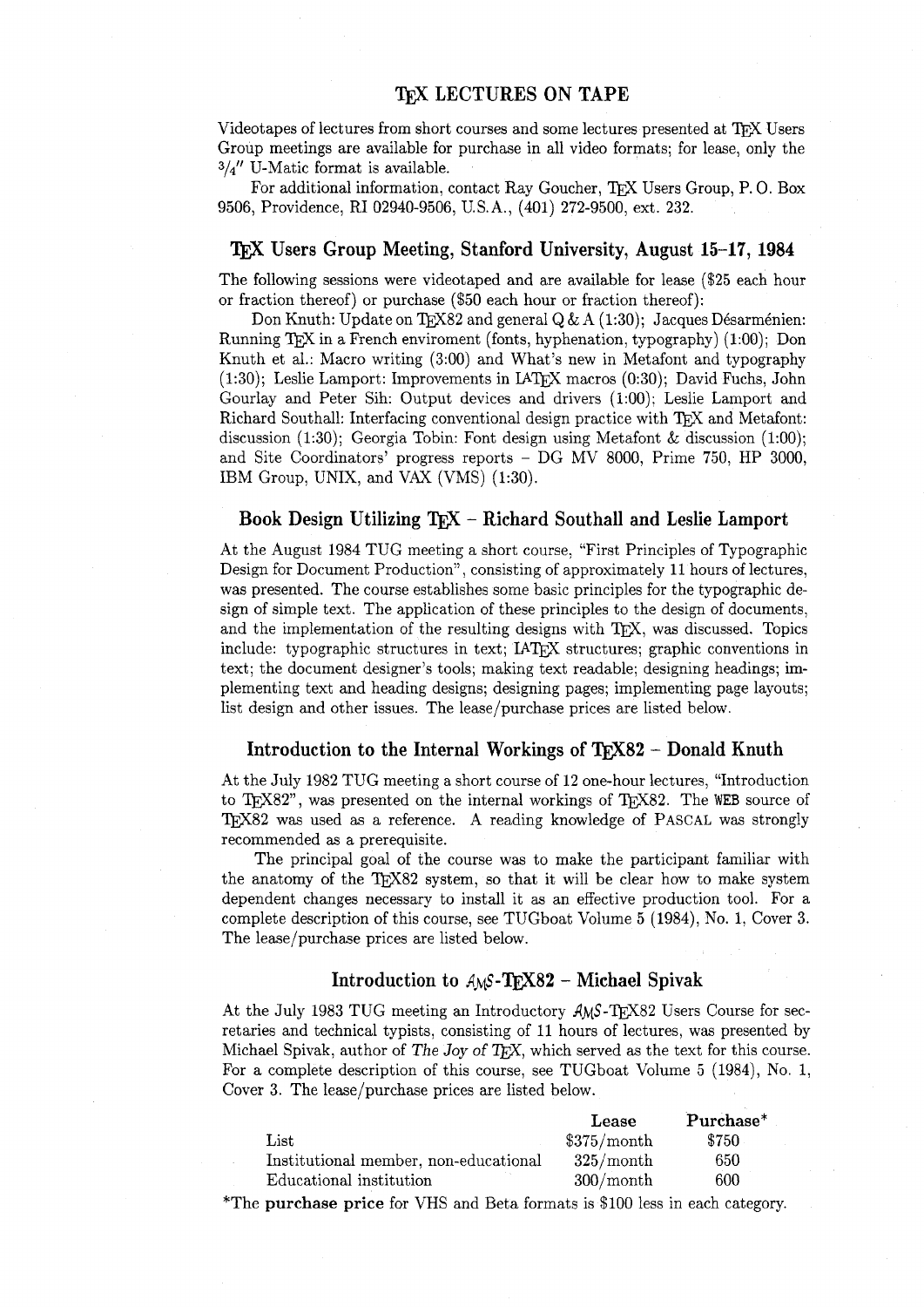### **Professional TFXware**

Textset's TFX Package and TFX Preview software are available for the Sun Workstation and the Apollo DOMAIN Workstation. The TRX Package is an optimized version of TRX for Apollo and Sun Workstations. TEX Preview is a TEX page previewer that uses the complete standard distribution TEX fonts to display average size pages on the bit-map screen at the rate of one to three seconds per page depending on the computer system configuration.

Textset's TEX DVI-to-printer driver programs produce pages quickly and accurately on QMS Lasergrafix, Imagen, and Xerox 9700 printers. DVIAPS, Textset's TFX DVI-to-printer driver for Autologic APS-5 series phototypesetters, is marketed in cooperation with Autologic Inc. Autologic offers the complete Computer Modern TFX fonts as a package to its clients. DVIAPS can also produce pages on Autologic's Bit Blaster printers.

All of Textset's software is fully compatible with the most up-to-date versions of TFX, and we have a professional commitment to maintain that compatibility.

For organizations producing a high volume of documents and requiring professional  $T_F X$  support, Textset can install complete turnkey TEX systems with screen preview facilities, proof quality output on low- and high-end laser printers, and final typesetting on Autologic APS-5 series phototypesetters. Textset also provides T<sub>R</sub>Xpert applications development and support and programmer level consultation.

Textset software has been installed on the following operating systems: UNIX (SUN), Aegis (Apollo), IBM VM/CMS, IBM MVS, TOPSZO, VAX/VMS, HP9000, and MTS. *All of Teztset's DVI-to-printer driver programs are being ported to the IBM PC.* 

### **TEXTSET, QX,** and the **Future**

Textset has a strong commitment to research and development. New TEX products and services are under development already and scheduled for release later this year. Among these are:

- $\bullet$  A T<sub>E</sub>X-to-PostScript driver program. PostScript is the standard printer language developed by Adobe Systems, Inc. The newly released Apple Laserwriter and QMS Lasergrafix 1200A are PostScript printers. PostScript will make it possible to integrate graphics into TFX documents.
- A semi-interactive version of TFX Preview for high-performance workstations like SUN and Apollo.
- $\bullet$  *Getting Started with TFX*, a beginners manual that explains how to use TFX for standard document types. An easy-to-use macro package will be distributed with the book.

Textset offers courses in beginning TEX and Advanced Macro writing, some arranged through TUG. The first offering was presented at the Los Alamos National Laboratory in early March.

Remember to send your TEX DVI files on tape or disk to Textset for fast, inexpensive typesetting on an Autologic APS-5 phototypesetter.

> $TEXTSET, Inc.$ 416 Fourth Street, P.O. Box 7993 Ann Arbor, Michigan 48107 **(313) 996-3566**

I *Teztset has provided professional Wnical software and support since* **i982.** *We are always pleased to give professional references from our international, installed customer base.* 

This ad was produced on a QMS Lasergrafix 800 printer. TEX is a trademark of the American Mathematical Society.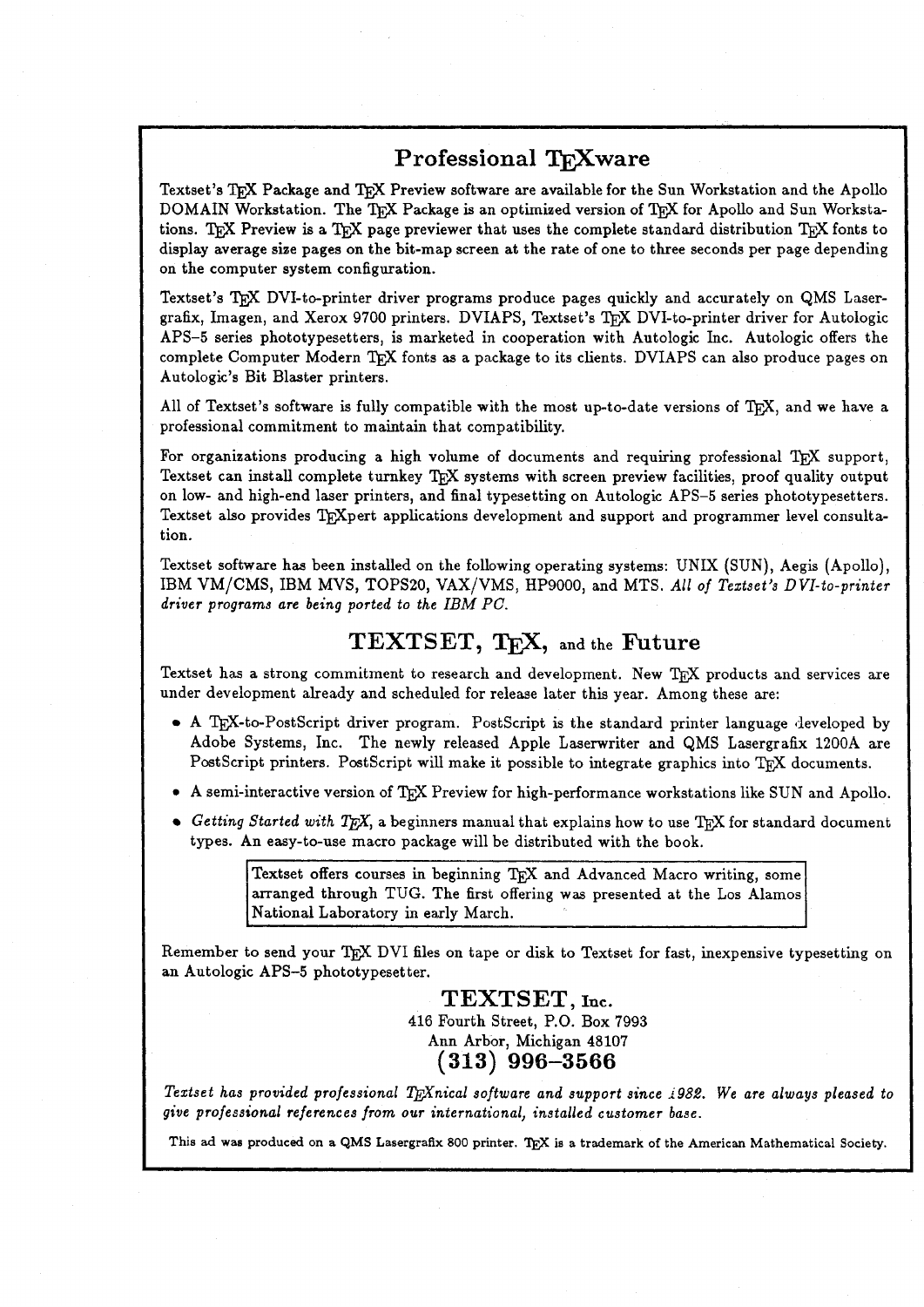

# **TALARIS TALKS TFX**

We talk your language. Talaris Systems Inc. offers  $TrX$  users full  $TrX$  support through its line of TFX-compatible text and graphics software, its family of high quality laser printers, and its extensive library of **METRFONT**generated T<sub>F</sub>X and LAT<sub>E</sub>X fonts.

### T<sub>F</sub>X AND GRAPHICS

We offer QDRIVE<sup>TM</sup>, a T<sub>F</sub>X-compatible text and graphics merging tool. QDRIVE processes TFX-formatted text pages and merges them with automatically scaled and positioned embedded graphics, like so:



and/or overlaid graphics (see our logo above) for letterheads, borders, forms, grids and "rubber stamp" emulation. QDRIVE is available on VAX/VMS, DEC-10 and DEC-20.

### **LASER JOY**

Talaris offers three fast, affordable, high quality laser printers: the Talaris 2400 (24 pages per minute), the Talaris 1200 (12 pages per minute) and the Talaris 800 (8 pages per

minute, desk-top). All are full page bit-map, 300-dots-per-inch text and graphics laser printers. Each functions as a line printer, a plotter (both vector and raster graphics), a Diablo-style printer and a typesetter.

#### **TjijXSUPPORT**

 $T_F X$ support is our software kit for  $T_F X82$ on DEC-10, DEC-20 and VAX/VMS based Talaris laser printers, and for  $T_F X82$  on  $VAX/$ Berkeley 4.1 or 4.2 UNIX based Talaris laser printers. Each TFXsupport kit comes with QTFX, our TFX82 DVI file post-processor.

TEX support comes with a complete library of 239 TEX and LATEX fonts (237 downloadable, 2 in ROM), spooler or symbiont enhancements, and  $T_FX$  version 1.1, LAT $FX$  and  $S$ LiT<sub>E</sub>X at no extra charge. We also offer 4 optional TFX ROM font sets. (Our TFX fonts are completely compatible with Stanford's.)

### **FONTS FLASH!**

Now available on the VAX/VMS: The **VMS Print Server,** also known as the **Font Daemon.** The Font Daemon provides automatic down-loadable font memory management. While your document is being printed, the Print Server dynamically loads for you any font it encounters in your text. It first checks to see if the referenced font has already been loaded, and if not, automatically loads it for you. If font memory is too full, it deletes the oldest unused font before loading the new one. (Bonus: the Font Daemon works with any text file, not just TFX text files.)

For more information on our TEX-related products, call or write us today.

# **WE TALK TEX!**

**P.O. Box 261580, San Diego, CA 92126 (619) 587-0787** 

**TEMPLATE is a registered trademark of Megatek Corporation.**